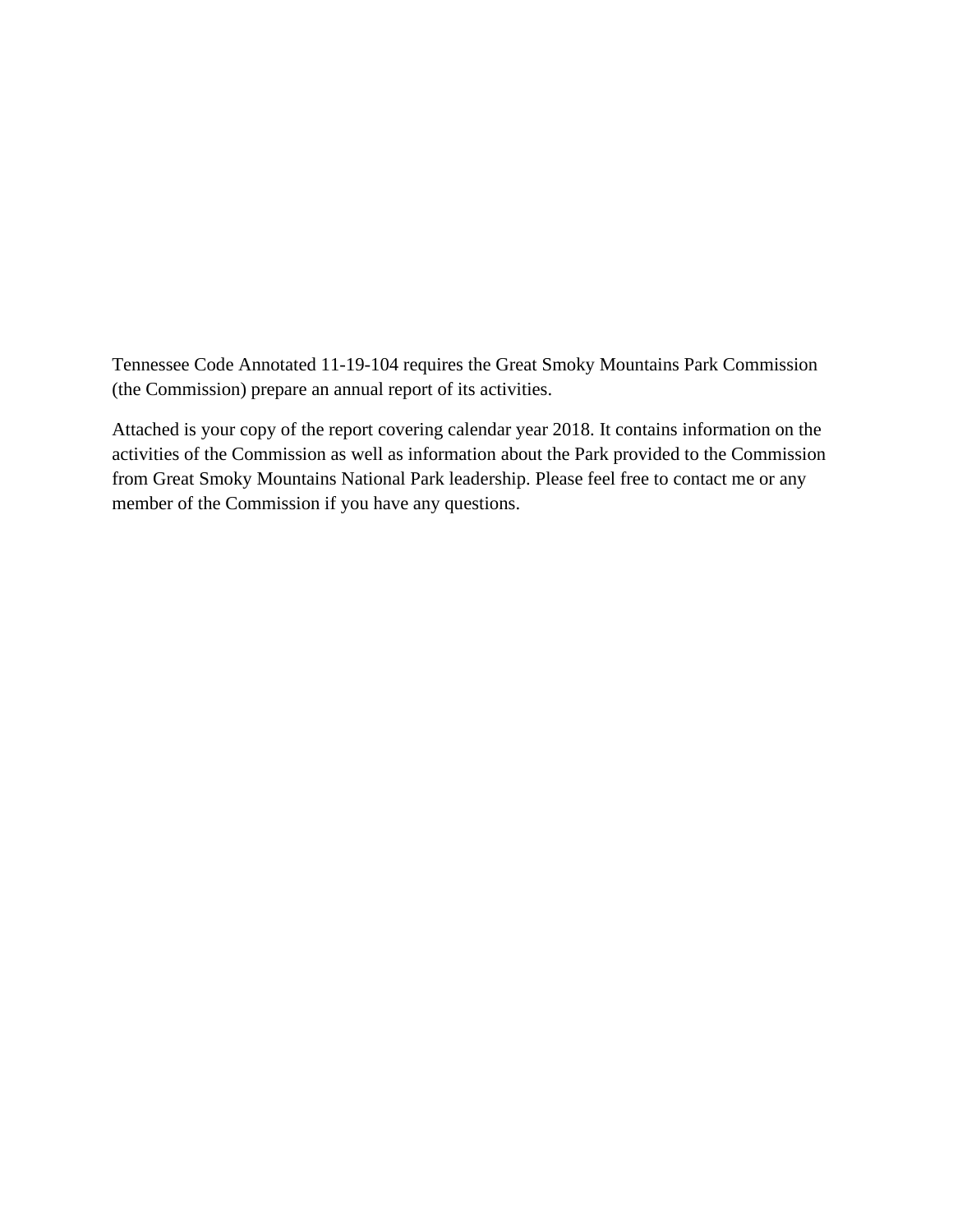## **State of Tennessee Great Smoky Mountains Park Commission 2018 Annual Report to the Tennessee General Assembly**

The Great Smoky Mountains Park Commission (the Commission) was created by the General Assembly in 1974 to "devote its attention to the problems of that portion of the Great Smoky Mountains National Park which lies within the state of Tennessee." T.C.A. 11-19-101. Its charges include:

- Conferring with the National Park Service regarding policies observed in Great Smoky Mountains National Park (GSMNP)
- Providing information to Congress regarding needs of the park, including financial appropriations
- Cooperating with similar commissions in states adjacent to GSMNP
- Taking action to preserve the natural beauty and scenery of GSMNP

Commission members receive no compensation for their services. The Commission does not receive state appropriations and does not have a budget. All funding discussed for the national park projects/programs outlined below is information national park leadership has shared with the Commission.

The Commission engaged Park leadership in early 2018 and did not formally meet because no issues were communicated by Park leadership that needed the Commission's attention. However, the Commission was invited to attend the dedication of the Foothills Parkway, held on Saturday, November  $10<sup>th</sup>$ . The park provided the following summary of the event:

On Saturday, November 10<sup>th</sup>, TN Park Commissioners joined Great Smoky Mountains National Park officials, Senator Lamar Alexander, Congressman John J. Duncan, Jr, Congressman Phil Roe, Governor Bill Haslam and NPS Southeast Regional Director Bob Vogel to dedicate the long awaited section of the Foothills Parkway between Walland and Wears Valley, TN.

"We are proud to dedicate this roadway to the people who dreamed it, engineered it, built it and supported it," said Superintendent Cassius Cash. "Each person gathered here today has been a part of creating a legacy parkway that the public will enjoy for generations to come."

"If you want the best view of the highest mountains in the eastern United States, you'll drive the Foothills Parkway," said Senator Lamar Alexander. "The scene is so magnificent that it surprises even those of us who have grown up admiring the Smokies. It has taken nearly 75 years to complete, but it is so picturesque that it is worth the 75-year wait."

The Foothills Parkway now consists of two finished sections at either end of the 72 mile corridor. The western section extends 33 continuous miles from Chilhowee to Wears Valley, offering a new recreational experience for motorists and cyclists. The eastern section, completed in 1968, extends 6 miles from Cosby to Interstate 40 presenting breathtaking views of Mt. Cammerer.